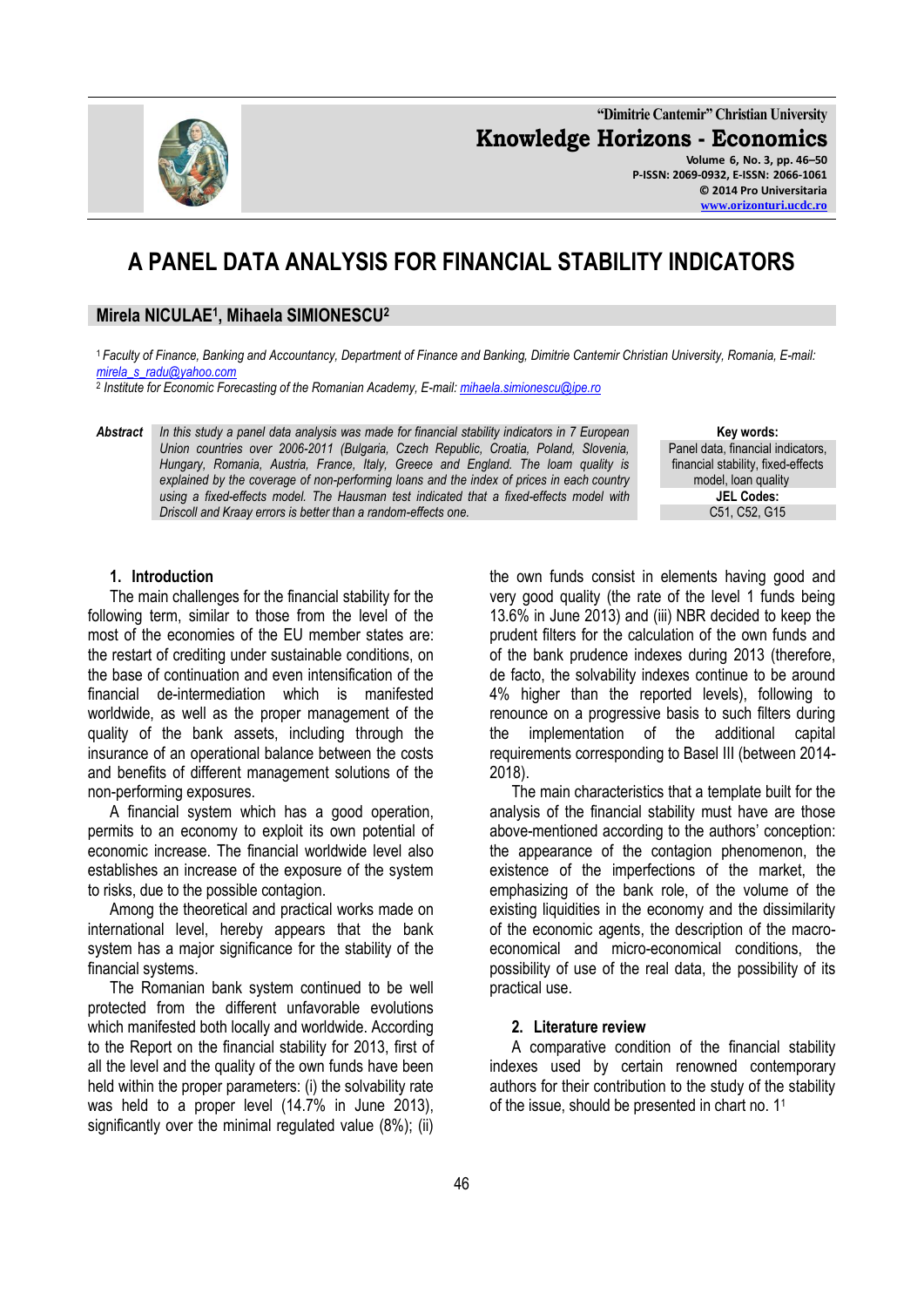| Kaminsky, Lizondo, Reinhart (1998) | Bussière, Mulder (1999) | Krkosha (2000) | Corker, Beaumont, van Elkan, lakova (2000) | FMI (2000,2000a, 2001) | Johnston, Chai, Schumacher (2000) | Reininger, Schardax, Summer (2001) | Begg, Eichengreen, Halpem, von Hagen, Wyplosz (2002) | BCE (2002)                                                                 | von Hagen, Zhou (2002) | Brüggemann, Linne (2002) | Bussière, Frantzscher (2002) | Schardax (2002) | Brouwer, de Haas, Ki viet (2002) | Gabrisch (2002) | Komulainen, Lukkarila (2003) | Gibson, Tsakalotos (2003)                                                          |
|------------------------------------|-------------------------|----------------|--------------------------------------------|------------------------|-----------------------------------|------------------------------------|------------------------------------------------------|----------------------------------------------------------------------------|------------------------|--------------------------|------------------------------|-----------------|----------------------------------|-----------------|------------------------------|------------------------------------------------------------------------------------|
|                                    |                         |                |                                            |                        |                                   |                                    |                                                      | $\sqrt{}$                                                                  |                        |                          |                              |                 |                                  |                 |                              |                                                                                    |
|                                    |                         |                |                                            |                        |                                   |                                    |                                                      | $\bullet$                                                                  |                        |                          |                              |                 |                                  |                 |                              |                                                                                    |
|                                    |                         |                |                                            |                        |                                   |                                    |                                                      |                                                                            |                        |                          |                              |                 |                                  |                 |                              |                                                                                    |
|                                    |                         |                |                                            |                        |                                   |                                    |                                                      |                                                                            |                        |                          |                              |                 |                                  |                 |                              |                                                                                    |
|                                    |                         |                |                                            |                        | $\bullet$                         |                                    |                                                      |                                                                            |                        |                          |                              |                 |                                  |                 |                              |                                                                                    |
|                                    |                         |                |                                            |                        |                                   |                                    |                                                      |                                                                            |                        |                          |                              |                 |                                  |                 |                              |                                                                                    |
|                                    |                         |                |                                            |                        |                                   |                                    |                                                      |                                                                            |                        |                          |                              |                 |                                  |                 |                              |                                                                                    |
|                                    |                         |                |                                            | $\bullet$              | $\bullet$                         |                                    |                                                      |                                                                            |                        |                          |                              |                 |                                  |                 |                              |                                                                                    |
|                                    |                         |                |                                            |                        |                                   |                                    |                                                      |                                                                            |                        |                          |                              |                 |                                  |                 |                              |                                                                                    |
|                                    |                         |                |                                            | $\bullet$              |                                   |                                    |                                                      |                                                                            |                        |                          |                              |                 |                                  |                 |                              |                                                                                    |
|                                    |                         |                |                                            | $\sqrt{ }$             |                                   |                                    |                                                      | $\sqrt{2}$<br>$C_{\text{oumon}}$ $C_{\text{ann}}$ $C_{\text{on}}$ $(2000)$ |                        |                          |                              |                 |                                  |                 |                              | $\sqrt{}$<br>"Financial otability" Ed. Universitatii de Veet Timioecase pp. 74, 77 |

*Chart 1.* Indexes of the financial system

Source: Cerna, S., s.a. (2008), "Financial stability", Ed. Universitatii de Vest, Timisoara, pp 74-77

Among the numerous index systems proposed in the literature, the practice confirmed mainly the following<sup>2</sup>:

- the index system issued by IMF *(financial soundness indicators);*
- $-$  response tests of the financial system to the speculative stress factors *(stress-tests);*
- early warning systems *(early warning systems);*
- $-$  other quantitative analysis and assessment methods of the financial stability.

The significance of such financial stability indexes consists in that it offers a compete statement upon the financial system on the level of an economy as well as such relevant indexes related to the systemic shocks which might occur.

#### **3. Background research**

The main characteristics that a template built for the analysis of the financial stability must have are those

above-mentioned according to the authors' conception: the appearance of the contagion phenomenon, the existence of the imperfections of the market, the emphasizing of the bank role, of the volume of the existing liquidities in the economy and the dissimilarity of the economic agents, the description of the macroeconomical and micro-economical conditions, the possibility of use of the real data, the possibility of its practical use.

Having such requirements into view, there is observed that the mostly used templates are the following

*- Templates of the Real Business Cycle (Real Business Cycle* – RBC): which is characterized through an infinite horizon and through very strong microeconomical basics; they are the templates which take the anticipations of the economic agents into account.

- *General Equilibrum Templates (General Equilibrum*–GE): are those theoretical templates, meant to permit the reflection of the cyclical fluctuations of the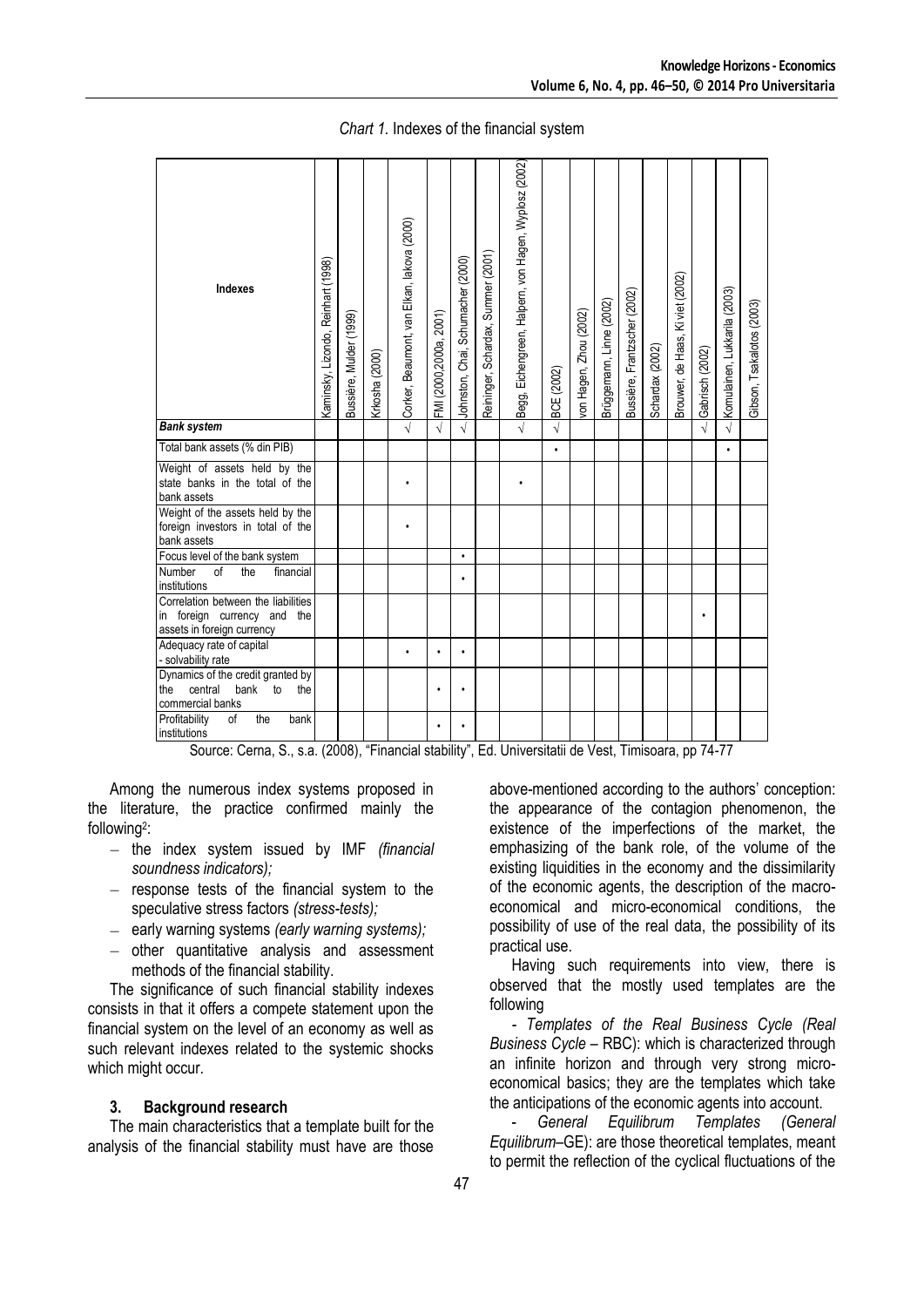economy. They have a long tradition in the economic science, especially in the theory of the international trade, and are deemed computable general equilibrium templates) (computable general equilibrum models).

- *Dynamic Stochastic General Equilibrum Templates DSGE)*: are those templates usually used by the central banks for the provision of the inflation and the basic of the monetary policy.

- *Finite Horizon General Equilibrum FHGE*  Templates: is treating the appearance of the financial fragility as a 146 equilibrum phenomenon.

- *Dynamic Aggregate Estimates Templates –* DAE: they were the mostly used templates in the macroeconomy before the appearance of the theory of rational anticipations and their modernization permits the taking of the anticipations into consideration. Such templates are still used by the central banks for the basic of their monetary politics decisions.

- *Autoregressive Vecteurs – VAR –* and *structural VAR – SVAR:* are those templates created in the eighties in order to exceed the issue of the numerous restrictions that their templates include; currently, they are very spread. In the limited and most recent version (SVAR), the restrictions are imposed upon the distribution of residuals, and the followed scope is to identify the stocks and their submission mechanisms.

The panel or pool data involves remarks which possess both indexes for cross-sections, and regarding their timely evolution. The presence of the specific cross-section or temporal effects can be observed and analyzed by using techniques for fixed effects and for randomized effects. The templates including effects in one or both sizes can be mentioned, a steady effect in the size of the cross-section, a randomized effect in the size of the period or a steady effect in the size of the period. There should also be emphasized that, therefore, those with randomized effects in both sizes can be estimated only in case in which the panel is balanced, so that each cross-section should have the same effect of temporal remarks.<sup>3</sup>

There are several panel data templates. The main difference is that between the templates with steady effects (EF) and those with randomized effects (RE). For the templates with steady effects, the consistency of the error αi can be correlated with the xit regressing indexes, but there is still kept the hypothesis that there is no correlation between the xit and the randomized consistency of εit error. In the RE templates, there is presumed that the αi is totally randomized, a stronger hypothesis involving its non-correlation with the regressors (Baum, 2001).

In order to decide if a RE or FE template is better suited, we can perform a Hausman test. The Hausman principle can be applied to all the hypothesis testing issues in which two assessors are involved. In the concrete case of the data panel template, it is known that the FE assessor is consistent both in the RE template and in the FE template. In the FE template, it is also effective. On the other side, the RE assessor cannot be used in the FE template, being effective in the RE template by its construction (Kunst, 2009).

The mostly used assessors for the FE template is the WITHIN assessor. Such removes the steady effects by differences of averages. Because the WITHIN assessors grants a consistent assessment of the FE template, usually it is called the FE assessor. Also, it is consistent also in case of the RE templates, but other assessors are the most effective.<sup>4</sup>

The advantages of the panel data analysis<sup>5</sup>:

1. May include the individual particularities, in this way, the distortion induced through the data aggregation can be low or removed.

2. Brings information bonus by catching the individual variability

3. Reduces the multi-co-linearity phenomenon of the variables

4. Increases the number of the freedom levels and, implicitly, the power of tests, therefore the trust level in the obtained outcomes.

5. The increase of the effectiveness and consistency of the econometric assessments

6. Permits the construction and testing of certain behavioral templates more complex than the templates based on the analysis of the time serials or crosssection structures.

7. Permits a better analysis of the dynamics of the structural adjustments.

# **4. Methodology of research**

The data are represented by the coverage of nonperforming loans in some European Union countries, quality of loan portofolios in some European Union countries and the index of prices for these countries. The period is 2006-2011 and the data refer to twelve countries from European Union: Bulgaria, Czech Republic, Croatia, Poland, Slovenia, Hungary, Romania, Austria, France, Italy, Greece and England. The sources of data are represented by: EUROSTAT and IMF (International Monetary Fund- Financial Soundness Indicators).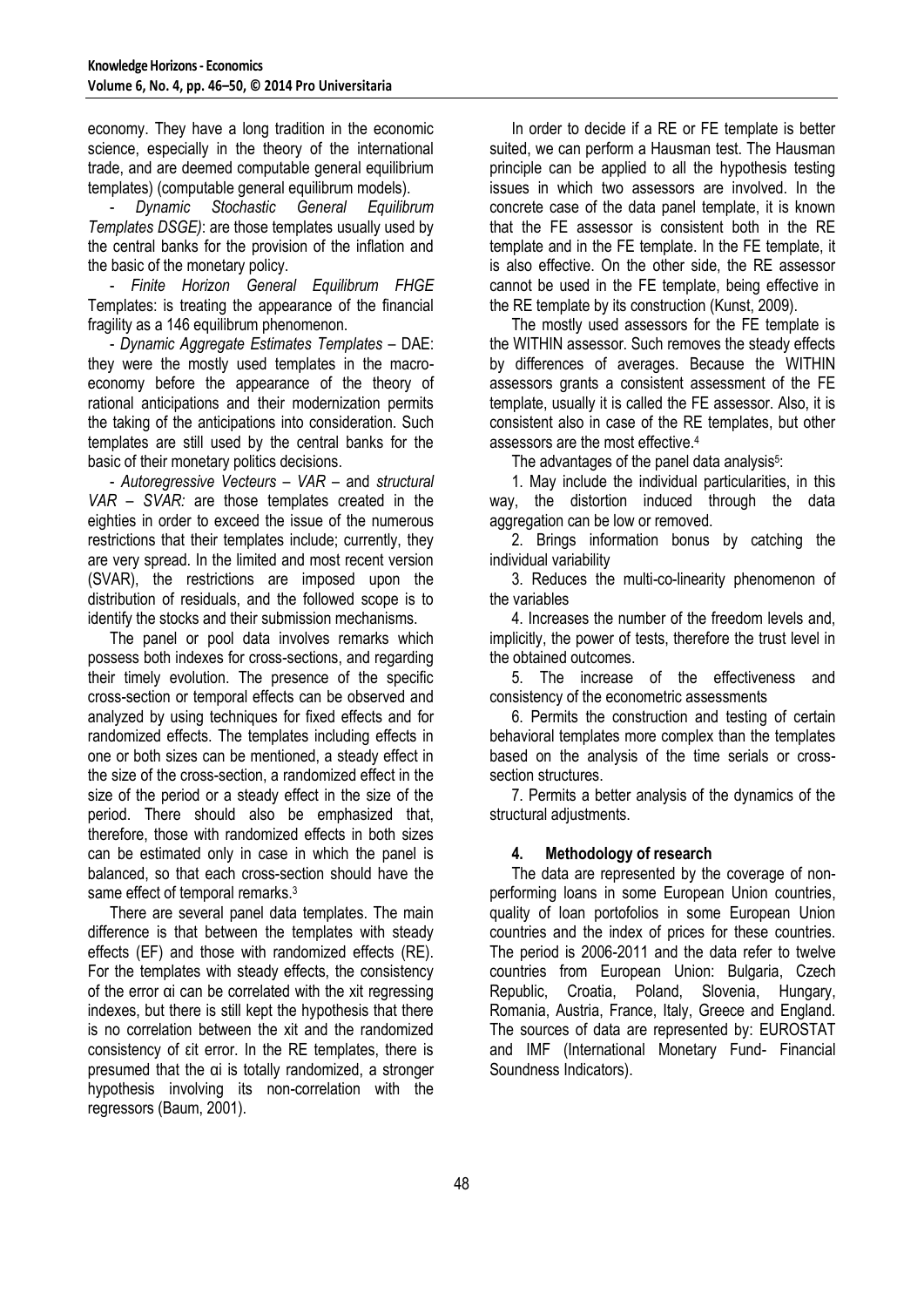The start regression is the following one:

$$
loan_quality_{it} = c + b \cdot coverage_{it} + d \cdot ip_{it} + a_i + \varepsilon_{it}
$$

 $\textit{loan}_\textit{quality}_{it}$  – quality of loan portofolios in country i and year t

 $\overline{coverage}_{it}$  coverage of non-performing loans in country i and year t-1

 $ip_{it}$  – index of prices in country i and year t

 $a_i$  – individual effects

 $\varepsilon_{it}$ - the error

According to Baltagi (2008), first of all, we have to decide if we use a usual regression or a panel analysis. The OLS estimator is biased and inconsistent, the individual effects being present.

The application of Hausman test was made in order to decide if the model with fixed effects is better than the one with random effects or else. The probability associated to Hasman statistic is less than 0.05, the fixed effects model being better. However, we have to take into account the economic reasons for this type of model. The mechanical application of a test does not solve immediately the problem.

*Table 1*. Hausman test

| <b>Test Summary</b>  | Chi-Sq.<br>Statistic | Chi-Sq. d.f. | Prob.  |
|----------------------|----------------------|--------------|--------|
| Cross-section random | 0.6848               |              | 0.5476 |

Cross-section random effects test comparisons:

| Variable        | Fixed  | Random | Var(Diff. | Prob.  |
|-----------------|--------|--------|-----------|--------|
| <b>COVERAGE</b> | ገ.4476 | 0.6477 | 0.03656   | 0.5476 |
| ΙP              | 2.3334 | 0.4667 | 0.03757   | 0.4623 |

*Table 2.* Cross-section random effects test equation (Dependent Variable: QUALITY)

| Variable        | Coefficient                   | Prob.  |
|-----------------|-------------------------------|--------|
| <b>COVERAGE</b> | 0.4476                        | 0.000  |
| IP              | 2.3334                        | 0.0030 |
| constant        | 6.3456                        | 0.0624 |
|                 | Source: authors' computations |        |

The standard model used for the errors starts from two important assumptions: the errors are homoscedastic and non-auto-correlated. The results of the applied tests put into evidence auto-correlated and heteroscedastic errors. Therefore, some robust estimators are necessary.

*Table 3*. Results of the homoscedasticity and auto-correlation tests

| Tests:               | Autocorrelation   | Heteroscedasticity               |
|----------------------|-------------------|----------------------------------|
| Fixed effects model  | $F(1,11)=4.8443$  | Chi2(12)=21.026                  |
|                      | F computed= 25.58 | Chi <sub>2</sub> computed= 43.74 |
| Random effects model | $F(1,11)=4.8443$  | Chi2(12)= 21.026                 |
|                      | F computed= 27.67 | Chi <sub>2</sub> computed= 57.39 |